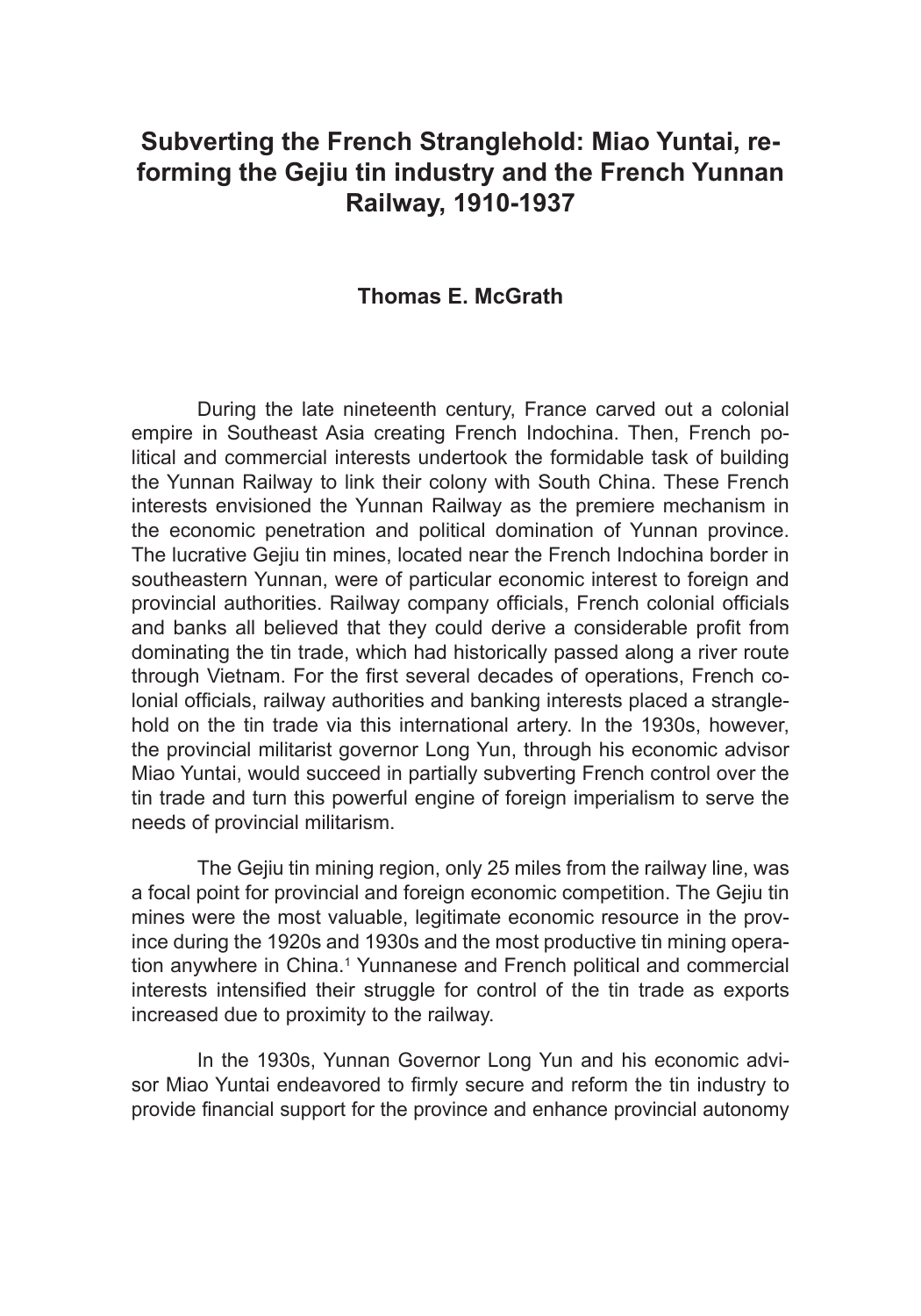from the Chinese central government. During the Warlord era (1916-1926) and the Nationalist period (1927-1937), regional and provincial militarists, more commonly referred to as warlords, sought to retain some degree of autonomy from other militarists, as well as the central government.<sup>2</sup> In Yunnan, the provincial militarist Long Yun ruled the province from 1928 to 1946 after ousting rival Yunnanese militarists. During Long's tenure as provincial governor, he publicly pledged his loyalty to Chiang Kai-shek's Nationalist government. Yet, Chiang, from his base of power in eastern and central China, had little influence over many peripheral regions of China, and Yunnan was no exception. Long Yun sought to maintain functional autonomy from the central government and prevent Chiang from interfering in the province. One means of maintaining provincial autonomy was preserving and developing economic resources. Thus, Long and Miao focused on developing the provincial mining industry and Gejiu tin mining and smelting, in particular.

In 1921, as Director of the Yunnan Tin Company, Miao Yuntai outlined a plan to reorganize and reform the tin mining industry in Yunnan. Miao's plan specifically sought to modernize the tin mining industry and weaken the French stranglehold. However, the one aspect of French domination that he could not alter was the critical role played by the railway itself in conveying tin exports to international markets. Instead, Miao turned this tool of foreign French imperialist ambitions to his own ends. In a limited way, the French railway could serve Yunnan's economic development and preserve provincial autonomy.

# **French manipulation of the Yunnan Railway**

In the 1890s, French imperialist ambitions in South China crystallized around the plan to build a railway linking the French Indochinese port of Haiphong with Yunnan's provincial capital, Kunming. The main motivations for the construction of the railway were economic penetration and political domination of southwestern China. French colonial officials, including the Governor-General of Indochina Paul Doumer, championed political domination and eventual annexation of Yunnan. Meanwhile, the French Foreign Office opposed Doumer's ambitions, sought to preserve China's political integrity, and desired the formation of a sphere of economic influence in Yunnan and by extension Sichuan province. The Foreign Office's view eventually prevailed and the Yunnan Railway was built to extend French economic control and establish a stranglehold over Yunnan province's economic development.3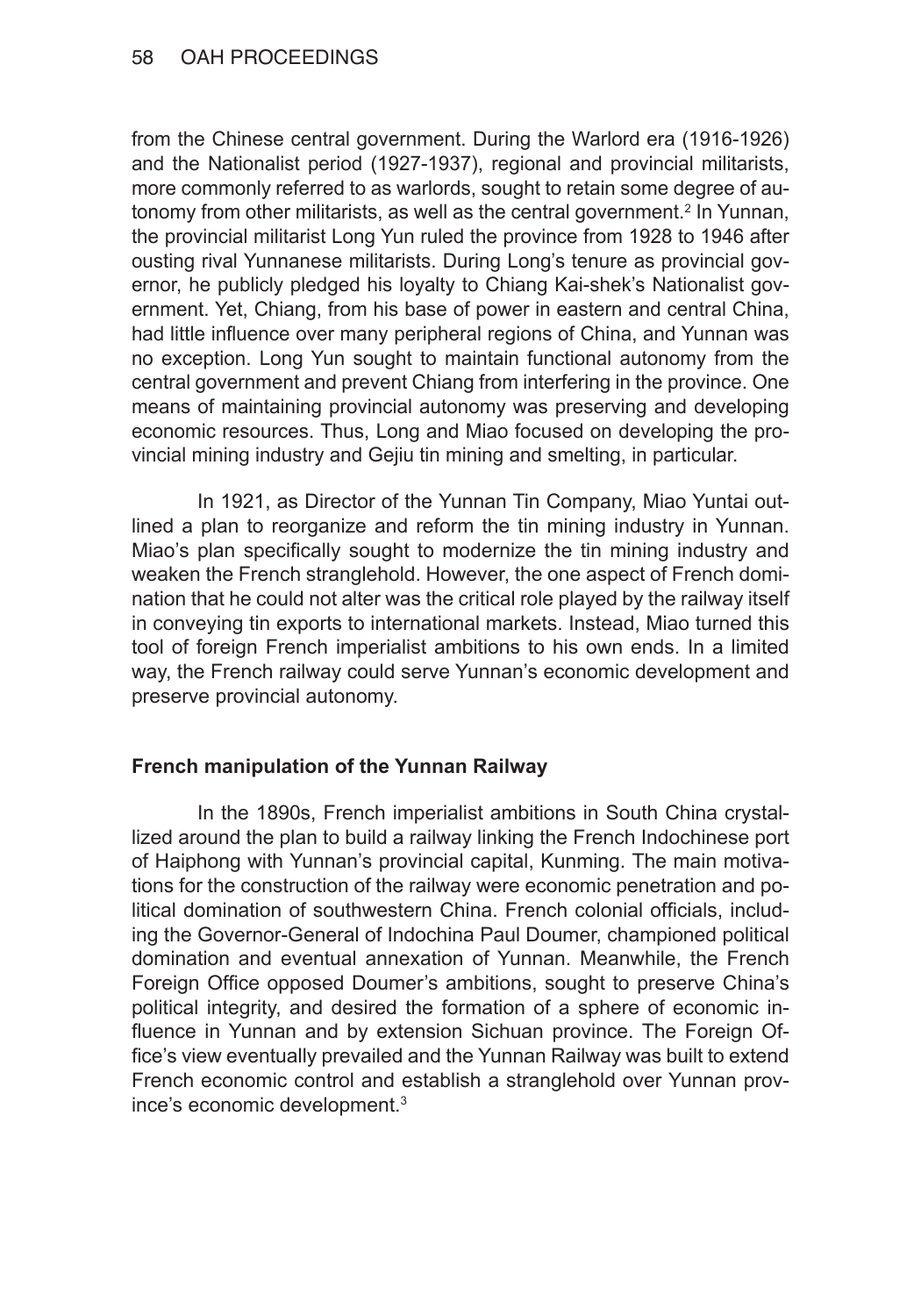Prior to 1910, the province's trade and transportation was limited to mule caravans transporting goods between Yunnan and its neighboring Chinese provinces and the colonial possessions of Great Britain and France in Southeast Asia. The trade route through French Indochina gained an unprecedented boost with the opening of the railway. With the advent of the railway, a trip between Kunming and Haiphong required only two to three days, where it had previously taken weeks. Hong Kong was now only six to seven days away and Shanghai only a few more days by ship.<sup>4</sup> Yunnan was suddenly connected to the economic centers of China and entrepots of international trade in East Asia. Thus, the Yunnan Railway became the main artery of trade and transportation outside the province and portended the opening of Yunnan to international trade.

Upon completion, French government and commercial interests retained near total control of the railway and its operations. As such, French authorities arbitrarily set freight rates, unilaterally applied fees and taxes and raised passenger fares without regard to Yunnanese concerns or sentiments. Yunnan's trade was subject to French customs controls that favored goods originating in France and applied to all goods, even those simply passing through the colony. French authorities manipulated fares as they saw fit and often in partnership with customs officials.

The tendency of French authorities to manipulate the railway and to handicap all but French trade can be seen in the following example. The *Compagnie Francaise des Chemins de Fer de L'Indo-Chine du Yun‑ nan*, which owned and operated the railway line in Yunnan, often worked in tandem with French customs officials to benefit French imports at the expense of other nations' products. After World War I, Tang Jiyao's Yunnan provincial government asked for bids on irrigation piping for a major water project. The value of the amount of piping necessary for the project was estimated at US\$100,000. Bids were received from an American, a Briton and a Frenchman. The American, who took into account the prevailing freight charges and transit taxes over the railway, still fully expected his offer to be accepted as his bid was at "dumping prices." Over-production of piping during the war had led to a surplus in the United States. Yet, the contract was awarded to the French bidder.

Determined to know how he lost out on the contract, the American salesman placed an agent in Hanoi to keep tabs on the French shipment. In due time, the agent noted that just before the piping shipment was due to arrive the Governor-General of Indochina had ordered a temporary reduc-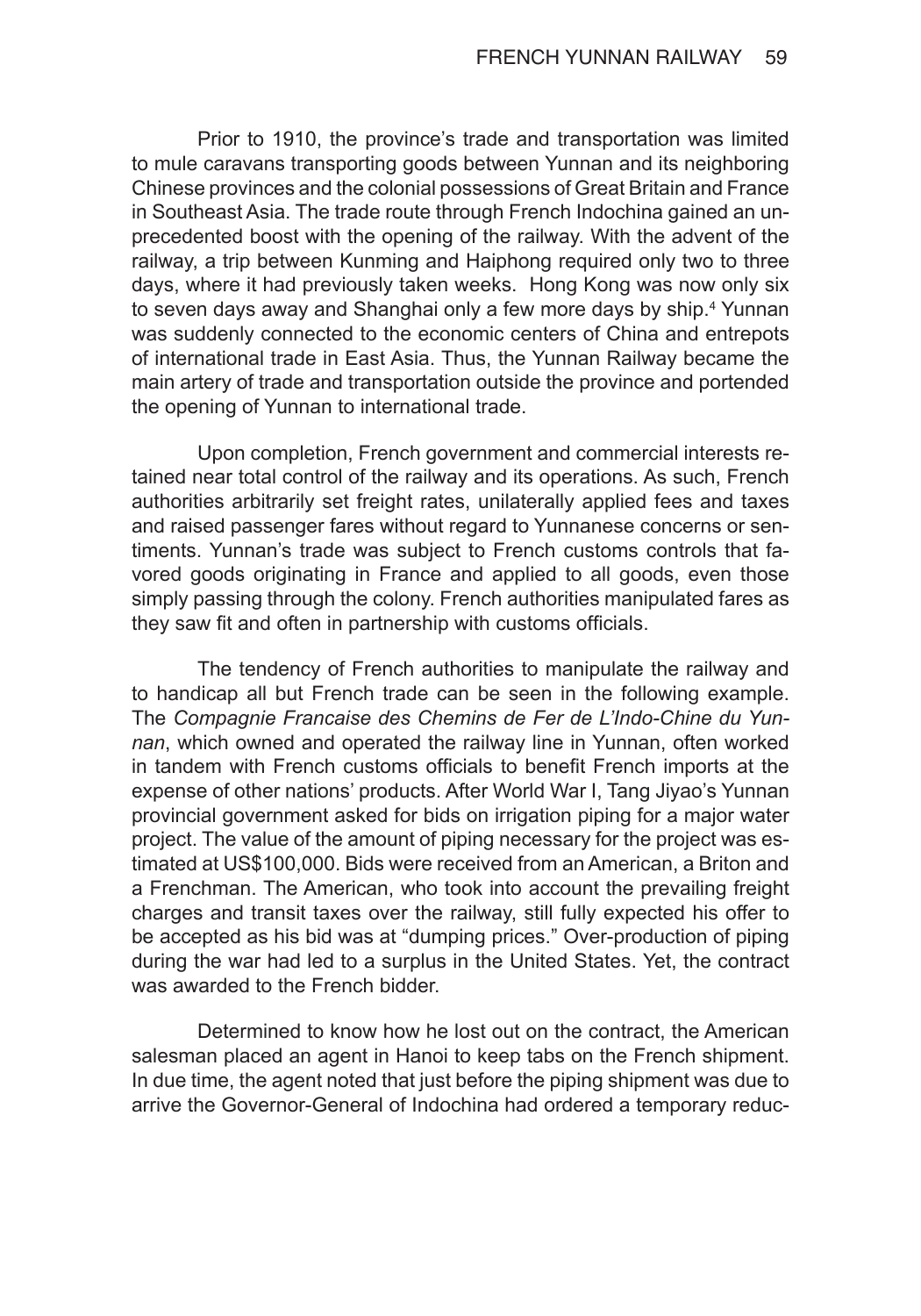### 60 OAH PROCEEDINGS

tion in the transit duty of water piping destined for Yunnan. Furthermore, the *Compagnie Francaise* had temporarily reduced the freight charges on water piping bound for Yunnan. Both of these reductions coincided with the arrival of the piping shipment and were in effect for only one month, by which time the shipment had reached Yunnan. The French company and the Indochina Government worked together to support French sales in Yunnan and unfairly hindered any other foreign power attempting to do business in Yunnan.<sup>5</sup> Through exploitative tactics and manipulating freight rates and customs fees, French goods dominated the Yunnan market and French companies controlled 60% of all trade with the province.<sup>6</sup>

The opening of this new railroad link to international markets had an immediate impact on the Gejiu tin trade. Prior to the opening of the railroad, the annual export of Gejiu tin never exceeded 4,000 tons and comprised approximately eighty percent of the total exports via the Chinese Maritime Customs station at Mengzi, located on the Yunnan-French Indochina border. After 1909, when the railroad opened service to Mengzi, tin exports immediately increased to 4,743 tons and exceeded 6,000 tons the following year. Furthermore, tin exports accounted for over ninety percent of the total value of annual exports via Mengzi for most of the rest of the decade. In terms of value, tin exports neared six million silver *taels* in the first two years of operation and exceeded ten million silver *taels* four times in the next decade, 1912, 1913, 1917, and 1918.7 The advent of the French-controlled Yunnan Railway boosted the Yunnan economy and contributed to the expansion of the Gejiu tin trade.

However, the French exerted considerable outside influence for this service. Without French goodwill, the railway company could effectively reduce if not entirely embargo tin exports. For example, the company controlled the availability of railway cars for moving large consignments of tin slabs, and influenced the potential for lost loads and difficulties at the docks in Haiphong. French control of the railway advanced French interests in asserting control over this valuable provincial industry.

French banking concerns, led by the Bank of Indochina (*Banque de l'Indo-Chine*), were active in the Gejiu tin trade. The scope of the Bank of Indochina's activities was considerable. The bank was a major lender against advances of tin. It provided foreign exchange services, and advanced credit to Yunnanese merchants and smelters.<sup>8</sup> At times, the Bank of Indochina was even rumored to be interested in establishing its own smelting operation for Gejiu tin. The Bank of Indochina was ideally placed in Mengzi to handle the financial needs and would profit from the expan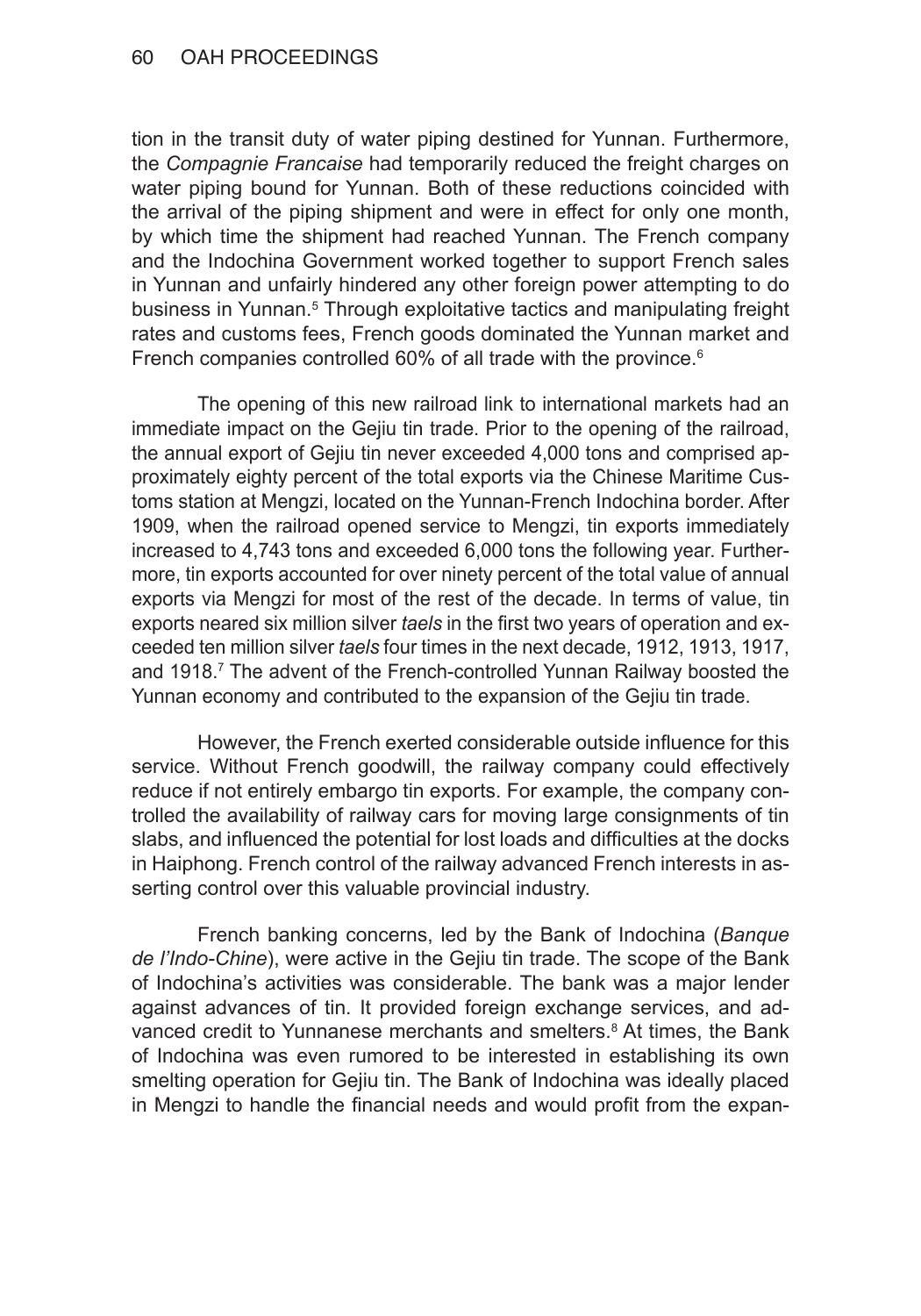sion and development of the tin trade. Together, government, commercial and financial institutions exerted a veritable stranglehold over Yunnan's economy, including the Gejiu tin industry, via the Yunnan Railway.

#### **Miao Yuntai's Tin Industry Reforms**

As the Yunnan Railway facilitated French domination of Yunnan's trade, Yunnan's provincial militarist governments exerted halting efforts to exploit this international transportation linkage to modernize the tin industry. By securing greater control over this lucrative economic resource and maximizing the profit derived from tin exports, Yunnanese militarists, like Long Yun and Tang Jiyao who ruled the province before him, enhanced their capacity to resist various rival provincial militarists and Chinese central governments during the Warlord and Nationalist periods.

Beginning in the 1910s, Yunnan's provincial governments tentatively ventured to develop independently the province's mineral resources and reform the mining industry, beginning with the valuable Gejiu tin trade. The man responsible for initially outlining and eventually accomplishing this restructuring was Miao Yuntai. He was selected for this important role on account of his professional training. Miao had studied in the United States and graduated from the University of Minnesota with a degree in mining. After graduation, he returned to Yunnan in 1919 and was appointed as an engineer for the Yunnan Tin Company.<sup>9</sup> During his first short tenure in this post, Miao wrote *Outline of the Gejiu Tin Industry*. This study identified five main deficiencies (*quedian*) of the company and the entire tin mining industry, and proposed various methods to improve the overall situation.10

Of the five deficiencies identified by Miao, four applied industrywide, while only one aimed to improve the standing of the company itself and increase its profits. Of the industry-wide deficiencies, Miao noted poor company management and lack of modern ore washing and smelting equipment. Even the Yunnan Tin Company,<sup>11</sup> which had imported German washing and smelting equipment in 1913, had been unable to utilize it properly for various technical and practical reasons and thus it remained idle. The Yunnan Tin Company was therefore forced to utilize the same primitive ore washing methods and smelting furnaces as other Gejiu smelters.<sup>12</sup> Lacking efficient methods or machinery for washing ore and smelting tin, the quality of Gejiu tin slabs was inconsistent and insufficiently pure to be sold directly on the international market.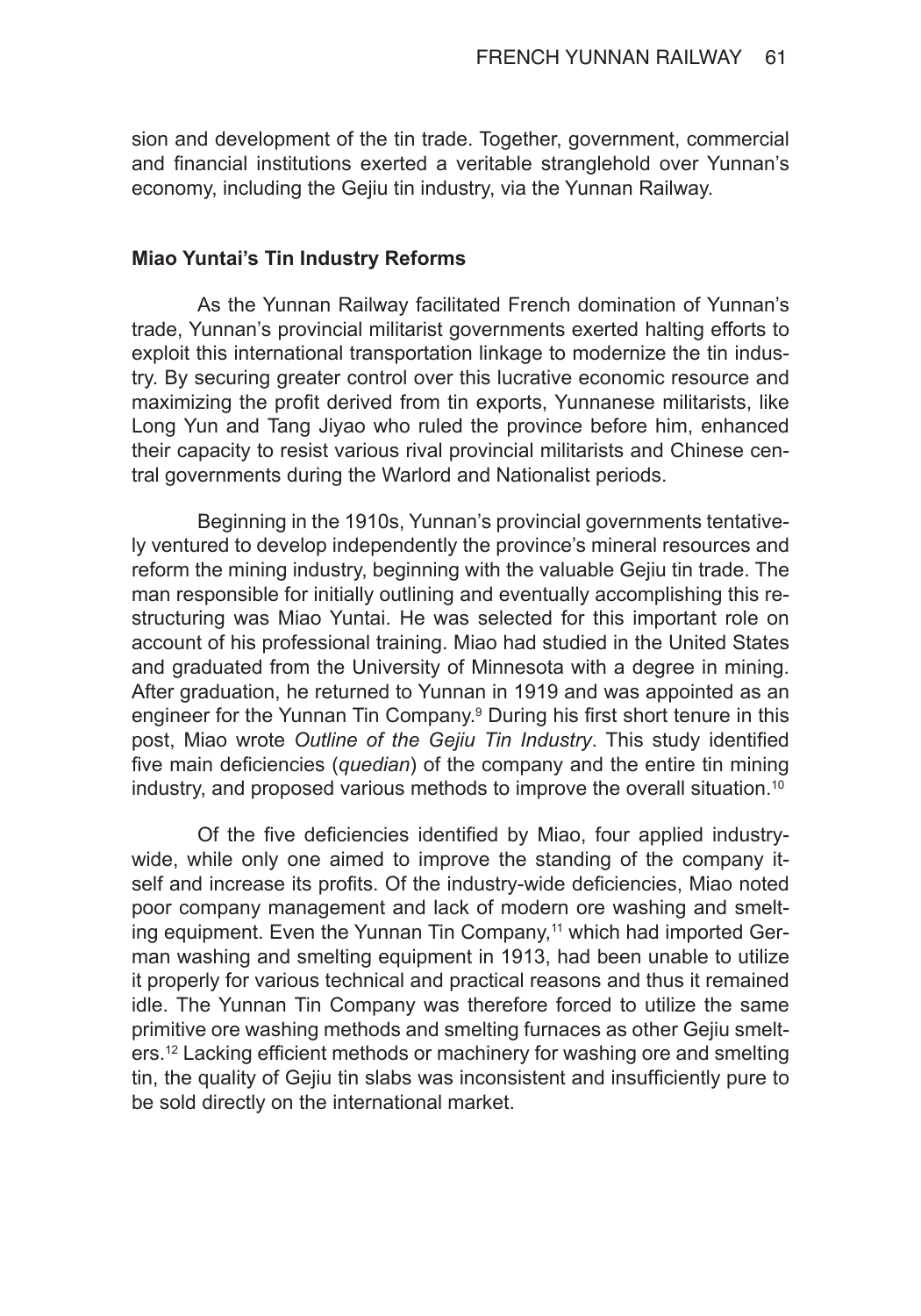### 62 OAH PROCEEDINGS

This inability to produce pure tin slabs led to the second deficiency. According to Miao, approximately eighty percent of Gejiu tin was eventually sold on the New York or London tin markets. However, before this could occur, Gejiu tin had to be re-smelted in Hong Kong by Cantonese merchants to reach a sufficient level of purity. On the international market, tin slabs were sorted into three grades; the highest grade being at least 99.75 percent pure tin, the middle grade was 99.5 percent while the lowest grade was 99.3 percent tin. The best grade of Gejiu tin, prior to refining in Hong Kong, only reached 98.4 percent pure tin.<sup>13</sup> These Hong Kong-based merchants acted as middlemen for the initial sale of Gejiu tin to re-smelting firms and then again for final sale on the international market. Miao estimated that on a yearly average, Yunnan miners and merchants lost 16% of the total value of Gejiu tin to these middlemen.14 The Yunnanese merchants and miners lacked control of direct tin sales and lost a significant share of the profits from tin after it left Gejiu.

The loss of revenue was not limited to the share taken by Hong Kong middlemen. The Yunnan Tin Company, like the greater Gejiu tin mining community, had no control over transportation of their product once it left Gejiu. During the 1910s, Yunnan exported approximately 7,000 tons of tin per year via the railway. Upon arrival at the nearest station, Yunnan tin was at the mercy of French colonial exactions. Miao noted the high taxes and extortionate practices with regard to import and export fees applied to tin exports by French railway and customs officials.15 After arriving in the port of Haiphong, the sea trade was in the hands of Cantonese merchants, who also profited from their position.<sup>16</sup> Due to their reliance on others for transportation, the Yunnan tin industry lost additional revenue and relinquished further control over the industry to outsiders.

The final deficiency retarding the development of the mining industry noted by Miao was the lack of proper banking facilities. Unlike industrialized countries, which had numerous banks providing necessary services, Yunnanese merchants involved in international trade lacked adequate banking services. The Yunnan provincial bank, known as the Fudian Bank, along with private banks, lacked banking and exchange services in Hong Kong. Furthermore, Yunnanese merchants were unable to use Chinese national banks which did not operate branches in Yunnan province. Thus, they were compelled to utilize foreign banking institutions, like the Bank of Indochina and the Sino-French Industrial Bank, for all banking services associated with the sale of tin outside the province. This reliance on foreign banks led to significant losses with regard to exchange rates.<sup>17</sup> This cir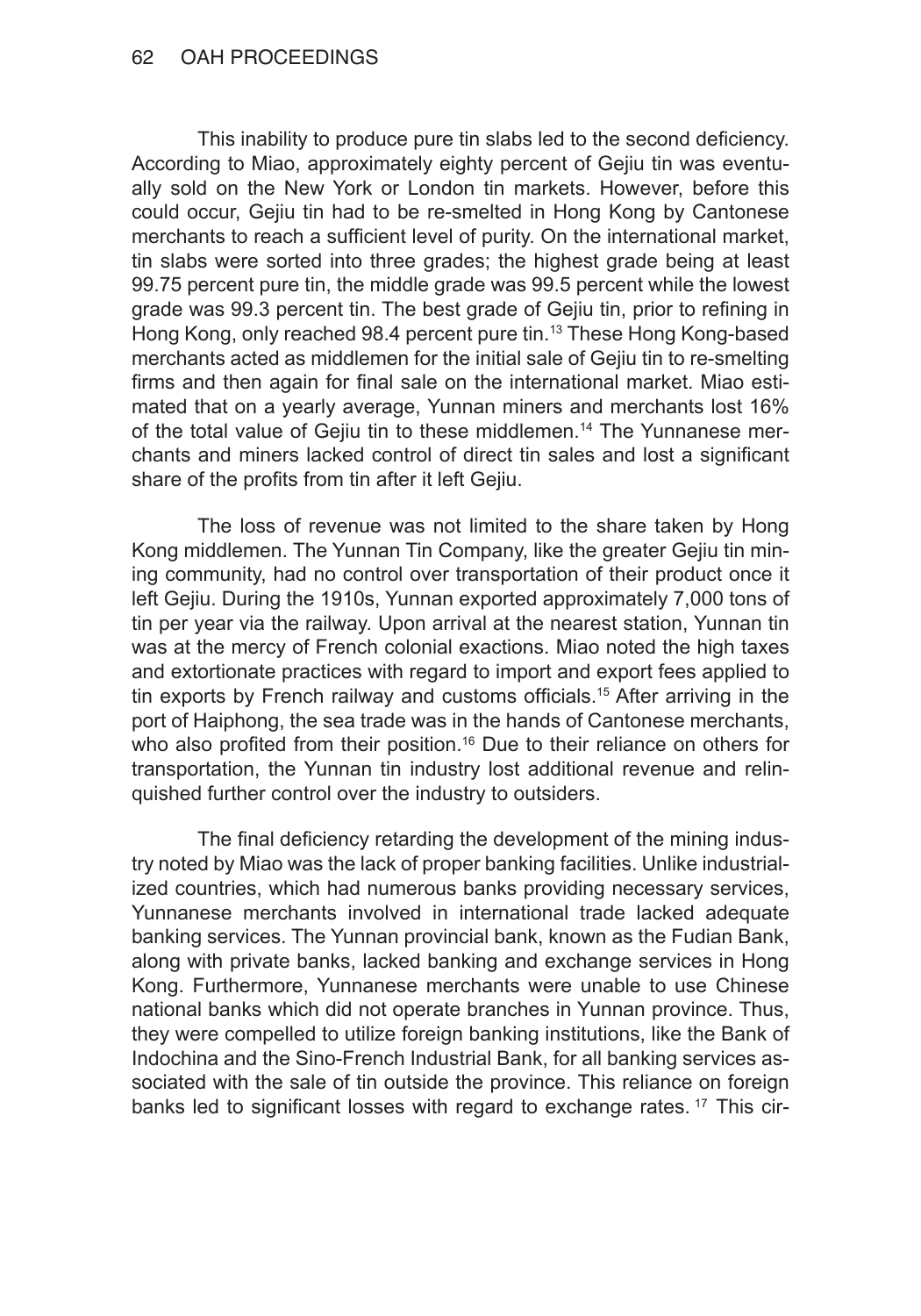cumstance provided yet another instance where outside forces benefited from the weakness of Yunnan's mining industry and its necessary supporting institutions and further drained the profits of the tin trade to foreign and extra-provincial entities.

Miao Yuntai's plan to reform the mining industry envisioned modernizing not only the mining and smelting operations but also bolstering the necessary supports to this industry. Furthermore, Miao's plan and eventual success was achieved without recourse to foreign intervention. To begin with, Miao called for the purchase and importation of modern ore washing and smelting furnaces. The modern smelting machinery would remedy two key weaknesses of the Gejiu tin exports. The new electric furnaces, when properly operated, would raise the purity of the Gejiu tin to international standards and provide a uniformity of tin content that was necessary for direct international sales.18 Direct international tin sales would exclude the Hong Kong middlemen and the necessity of re-smelting thereby concentrating the profits of the tin trade in the hands of the provincial government and tin producers.

Miao's outline also advocated establishing financial offices in Gejiu and Hong Kong to support the tin trade. He argued for a closer relationship between the Fudian Bank and the Yunnan Tin Company and the opening of bank branches in Gejiu and Hong Kong. This alliance would facilitate the easy transfer of funds between these two key centers in the tin trade and would eliminate foreign banking interests from the trade. Furthermore, he believed that a tin trade office should be opened in Hong Kong to keep track of the foreign situation and market changes and thereby support the tin trade.<sup>19</sup>

With regard to the transportation question, Miao had no practical remedy. He recognized the importance of the railway in stimulating tin exports and the lack of viable alternatives. He needed the railway service to import the new machinery necessary to improve the smelting process and export the processed tin slabs. Thus, his modernization plan suggested dealing with other matters first and then later turning to the transportation question.20 It is clear, however, that he planned to take advantage of the railway. Even if he could not fundamentally alter the conditions of French control over it, the railway could still serve Yunnan's interests.

Proposed in 1921, Miao's outline plan remained unfulfilled during the 1920s due to provincial economic weakness and the struggles for power which resulted in the fall of Tang Jiyao and his eventual replacement by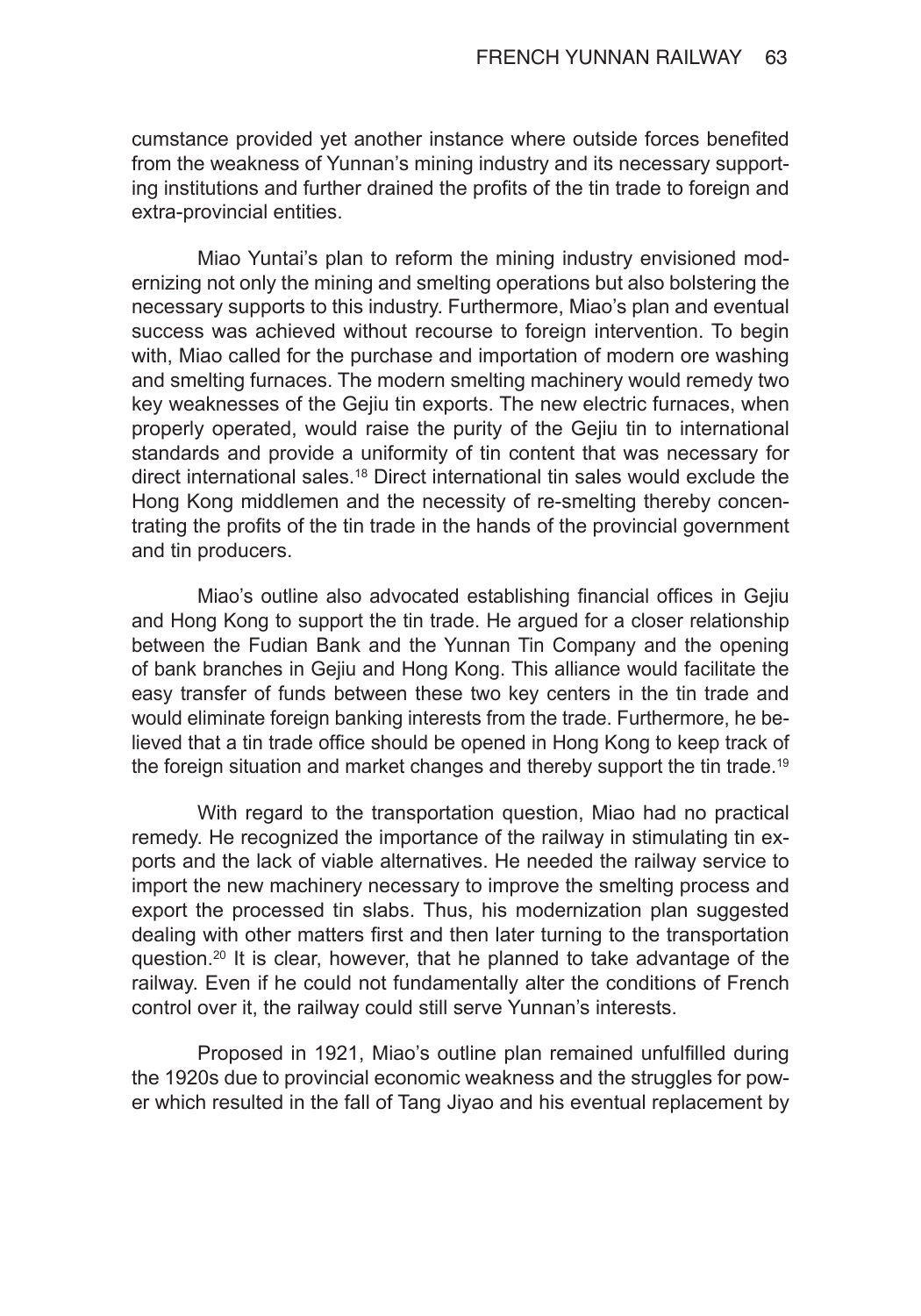### 64 OAH PROCEEDINGS

Long Yun in 1928. Beginning in 1930, during a period of increasing political and financial stability in the province under the leadership of Governor Long Yun, Miao was finally able to begin to reform the tin industry in a manner consistent with his outline plan and designed to secure greater provincial autonomy. The timing of Miao's reform is more remarkable as it occurred during the Great Depression. The effects of the Great Depression on Yunnan's trade and economy are disputed but the success of the tin mining reforms and revenues helped to stabilize the provincial currency and strengthen the overall provincial economy. In Yunnan, trade figures note stagnation during the depression but no sharp decline as experienced elsewhere in the world.21

In December 1930, Miao established the Industrial Bank with branches in Shanghai and Hong Kong. The bank was backed by mine owners and its chief functions were advancing credit and acting as a currency remittance exchange for Hong Kong dollars earned by the tin trade.<sup>22</sup> In July 1932, the provincial government restructured the provincial bank, the Fudian Bank, and renamed it the New Fudian Bank. The New Fudian Bank gradually expanded its reach to include offices in Shanghai, Guangxi, and Hong Kong and agents in Singapore, New York and London. These offices and agents were associated with the Gejiu tin trade. Miao, reflecting on the creation of the bank, noted "an organization has been established for operating foreign exchange, thus eliminating foreign banks with their profit-making."<sup>23</sup> With regard to the fourth deficiency of the mining industry, as detailed in his outline, Miao had fashioned a new tool to counter foreign domination of the control of foreign exchange and banking services. Yunnan was now in control of the vital financial services necessary to support the tin mining industry.

The establishment of independent banking services was important to the effectiveness of the tin industry. However, the production of a superior product was fundamental to the success of Miao's plan. In February 1931, Miao invited a British tin-refining expert to visit Yunnan and generally assess the Gejiu tin industry and specifically review the Yunnan Tin Company's operations and facilities. Miao then utilized the findings of this expert's report to propose the financing and formation of the Yunnan Tin Refining Company.<sup>24</sup> The Yunnan provincial government was a significant investor in this new tin refining company. This company, when established in March 1932 with Miao as managing director, utilized modern, western tin processing and smelting equipment along with the adoption of western techniques.<sup>25</sup>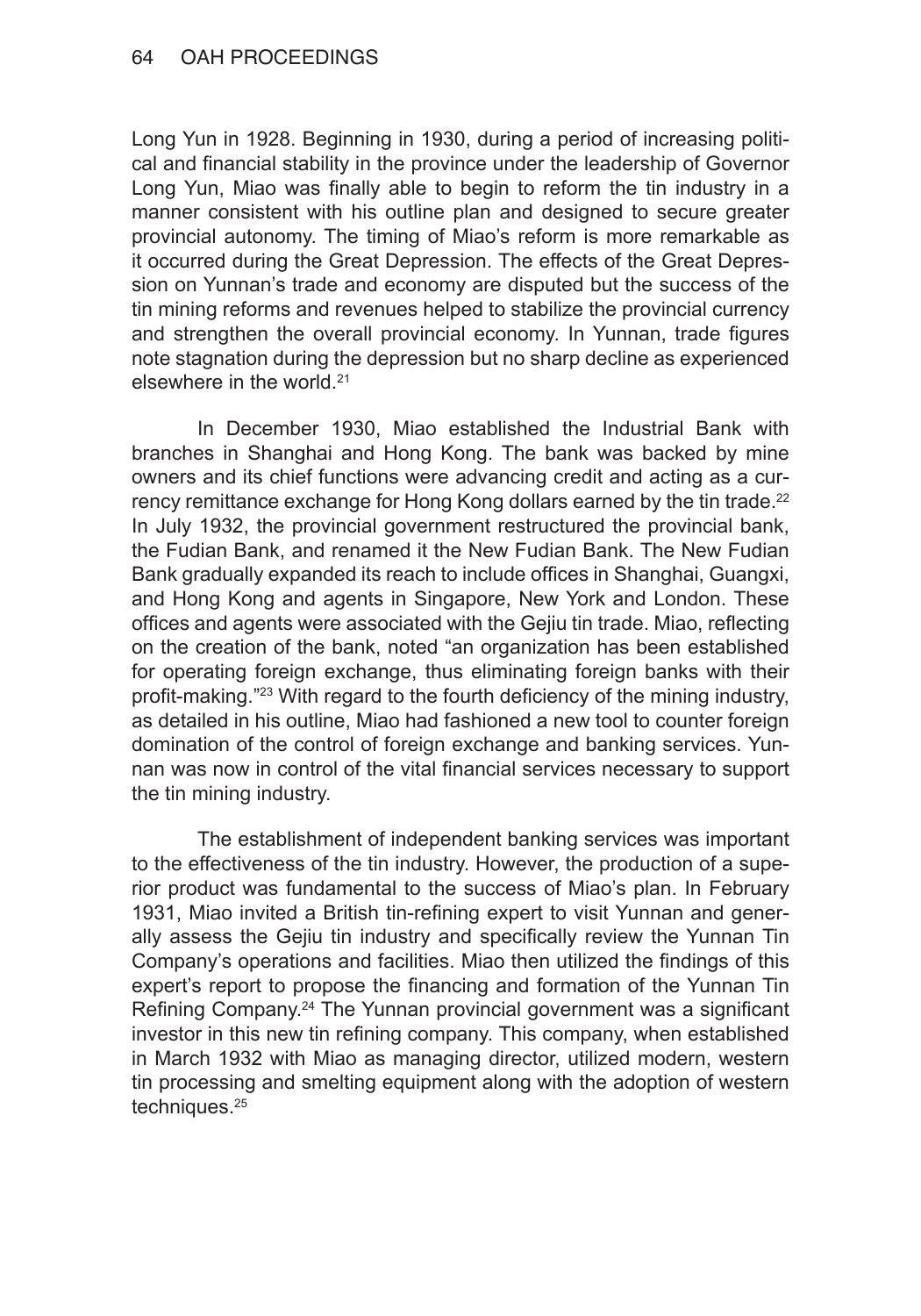By 1933, the Yunnan Tin Refining Company succeeded in producing tin slabs of sufficient purity and consistency to meet international standards. In fact, Yunnan tin exceeded the purity of Hong Kong smelters. The best grade of Hong Kong tin, known as yangtiao on the international market, was 99.343% pure tin. The lowest grade of Yunnan Tin Refining Company tin was 99.3%, rising to 99.55% for middle grade and 99.87% for the highest quality product, which exceeded the international standard for highest grade tin.<sup>26</sup> Miao had indeed fundamentally altered Yunnan's position in the international tin market. Yunnan tin could now be directly exported to European and American markets bypassing Hong Kong middlemen and earning dollars and pounds in foreign currency which could be remitted through provincial banking institutions to the province. Taxes on the tin industry and direct provincial government investment and involvement in tin production accounted for approximately 25% of total provincial revenue in the 1930s.<sup>27</sup>

### **Conclusion**

Miao Yuntai's reforms, initially detailed in his *Outline of the Gejiu Tin Industry*, required over ten years to reach fruition. With its successful implementation in the early 1930s, Miao's reforms fundamentally altered Yunnan's position in the international tin market and enhanced the province's revenues. Long Yun's provincial government stabilized its economic position and further enhanced its ability to remain independent of Chiang Kai-shek's Nationalist Government. These efforts managed to subvert the economic stranglehold that the French had placed on Yunnan with the completion of the Yunnan Railway. While it is true that Miao Yuntai was unable to completely free Yunnan's trade from arbitrary French exactions, he did succeed at turning the Yunnan Railway into a vital artery for expanding and modernizing the tin trade. The railway served as a secure, extraprovincial link for Yunnan's provincial military government. The ultimate expression of French imperialism came, in part and over time, to serve provincial autonomy.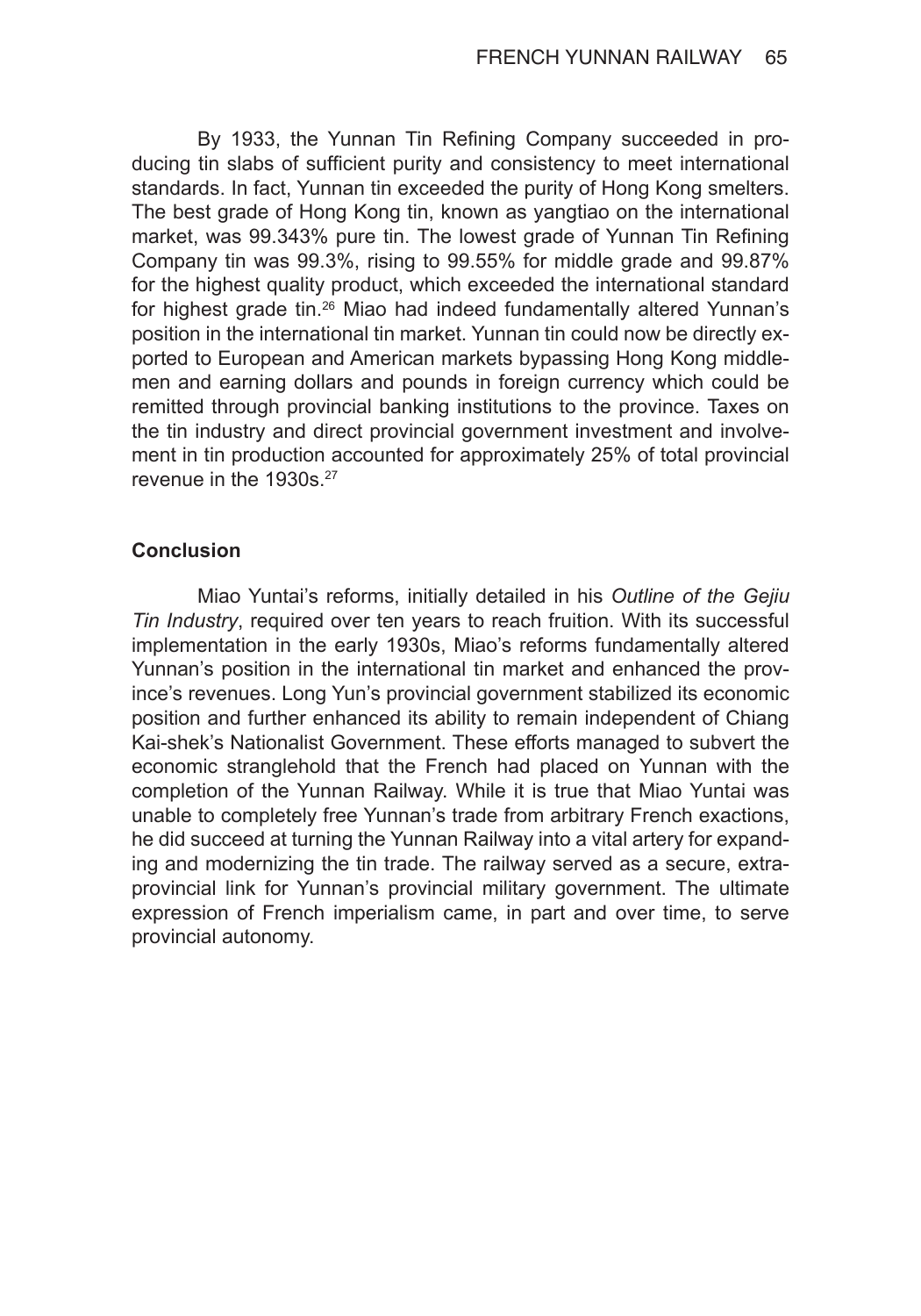# **NOTES**

1. Yang Shouquan. "Jindai Dian Xi Chukou Shulue," *Sixiang Zhanxian* no. 4 (1990), 83. Yang compares tin production figures at Gejiu with the other tin producing areas in China. Gejiu tin exports consistently comprised over 90% of all tin production in China. Opium was a more valuable provincial export but was illegal and the scope of this trade is still undetermined.

2. For a more in-depth discussion of the use of warlord versus militarist, see Edward McCord, *The Power of the Gun: The Emergence of Modern Chinese Warlordism*, (Taipei: SMC Publishing, 1997), 3-4, and Diana Lary, *Region and Nation : The Kwangsi Clique in Chinese Politics, 1925-1937*, (London: Cambridge University Press, 1974).

3. For more detail on French policy struggles regarding economic penetration versus political domination, see Robert Lee, *France and the Exploitation of China, 1885-1901: A Study in Economic Imperialism*, (Hong Kong: Oxford University Press, 1989).

4. Li Guizhu, *Yunnan Jindai Jingji Shi* (*A History of Yunnan's Modern Economy*), (Kunming: Yunnan Minzu Chubanshe, 1995), 220.

5. The piping shipment incident was reported in Wilbur Burton, *The French Stranglehold on Yunnan: A first-hand survey*, (Shanghai: China Weekly Review, 1933), 15.

6. Burton, *Strangle-hold*, 2.

7. Tin figures drawn from Yunnan Sheng Zhengfu Mishuting Tongji Shibian, *Sishi qi nianlai Yunnan Sheng Chukou Xi Tongjice*. (Kunming, 1936), Dong Mengxiong, *Yunnan Jindai Difang Jingji Shiyanjiu*, (Kunming: Yunnan Renmin Chubanshe, 1991), 169, and Lai Zongcheng, "Dian-Yue Tielu Tongche hou Yunnan zhi Jingji Fazhan, 1910-1940," (Master's Thesis, Donghai University, Taiwan, 1993), 58.

8. Great Britain, Foreign Office Archives, Public Record Office, FO 228/2934, Ottewill to Jordan, 30 November 1919; and Jordan to Foreign Office, 5 April 1920.

9. He Zhiqiang, ed., *Yunnan Cidian*, (Kunming: Yunnan Renmin Chubanshe, 1993), 675.

10. The following discussion is drawn from Miao Yuntai, *Gejiu Xiwu Gongsi Gailan* (*Outline of the Gejiu Tin Industry*) (n.p. 1921). This manuscript written by Miao is held in the Yunnan Provincial Library, Kunming, Yunnan, PRC. The nature of this manuscript is an extended outline of the deficiencies and proposed solutions to the company and industry's problems. Most likely, it was an outline report or blueprint for the restructuring and future development of the industry prepared by Miao as the new director. The outline does not include pagination; however, it is divided into section and subsection. For the purposes of citation, I will note the section and subsection, for example, 1.2 for section 1, subsection 2.

11. For more on the Yunnan Tin Company, see J.C.S. Hall, *The Yunnan Provincial Faction, 1927-1937*, (Canberra: Department of Far Eastern History, Australian National University, 1976), 154-155, and Li, *Jindai Jingji*, 305.

12. Miao, Gailan, Section 2 and for a description of the technical aspects of these mining activities, see Peter Golas, "Tin Mining in 19<sup>th</sup> and 20<sup>th</sup> Century China: High Production, Low Technology," *Jindai Zhongguo Kejishi Lunji*, Yang Ts`ui-i and Huang I-nung, eds., (Taipei, Taiwan: Zhongyang Yanjiuyuan Jindaishi Yanjiusuo, 1991), 261-294.

13. Yu Zongze, ed. *Yunnan Xingzheng Jishi: Jingji, XIII, xiye,* (*A Record of Yunnan's Administration: Economy, Section 13, Tin*) (Kunming: Yunnan caizhengting yinshuachu, 1943), 2. The other two grades of Gejiu tin were 94.8 and 93.7 percent, respectively.

14. Miao, *Gailan*, Section 2 and section 4.4.

15. Xie Benshu, *Tang Jiyao Pingzhuan*, (Zhengzhou: Henan Jiaoyu Chubanshe,